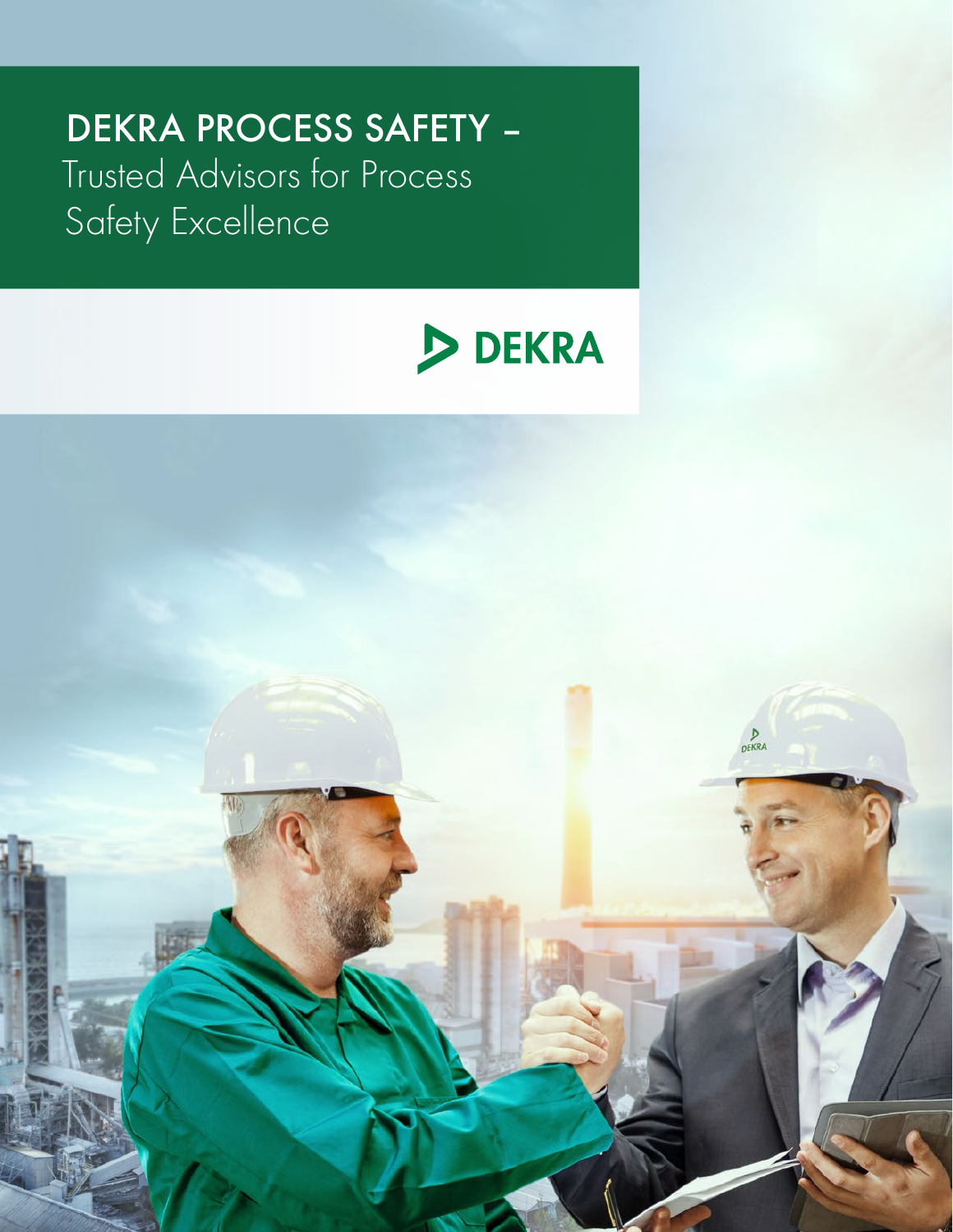

### Your Global Partner for a Safe World

The breadth and depth of our expertise in process safety makes us globally recognized specialists and trusted advisors. We help our clients to understand and evaluate their risks, and work together to develop pragmatic solutions. Our practical, value-adding approach integrates specialist process safety management, engineering and testing. We seek to educate and grow client competence to provide sustainable performance improvement. Partnering with our clients we combine technical expertise with a passion for protecting life and assets and reducing harm. As part of the world's leading expert organization, DEKRA, we are the global partner for a safe world.



For over thirty years we have provided specialist services for the identification, analysis, prevention and management of fires, explosions and accidental chemical releases in chemical and process industries.

#### WHY PROCESS SAFETY?

Processing dangerous chemicals can result in a number of hazards, including the unexpected release of toxic, reactive, or flammable gases and liquids. If no reliable safeguards are implemented, these events can lead to disaster.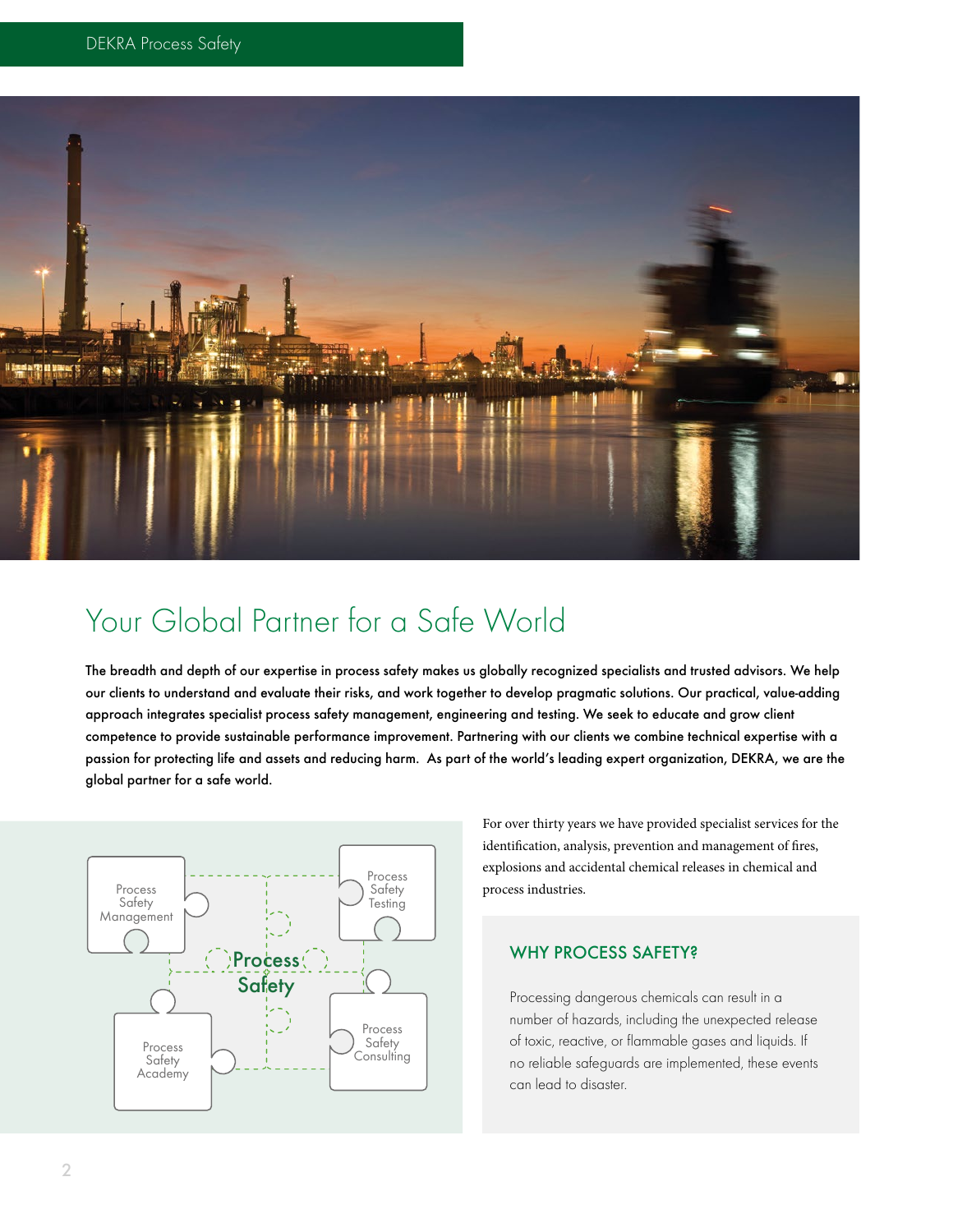Process Safety = prevention and control of fires, explosions, and accidental chemical releases in chemical & process industries

In 2011, our parent company, DEKRA, with safety as its mission, acquired Chilworth, the proven leader in process safety. DEKRA Process Safety represents the collective expertise of our legacy Chilworth businesses - built on a merging of minds, uniting experts in our fields and leaders in process safety.

Across the globe, we help you achieve the most effective, practical approaches to safe and efficient operations and processes with a winning combination: specialist process safety management (PSM), and process safety engineering expertise, paired with the generation and use of process safety data. Our comprehensive laboratory testing services – from combustible dust and chemical reaction hazards to electrostatic properties and thermal stability – help your teams create safe operating parameters with precision and confidence.

These services, carried out by our global base of experts fluent in local codes, standards, and cultures, provide you with the knowledge needed to protect your operations against risks.

By sharing our expertise in the form of specially designed training programs, we develop long-term client relationships that foster the in-depth understanding required to achieve excellence in process safety.

### WHY DEKRA PROCESS SAFETY?

"What sets DEKRA apart would be the technical expertise and the breadth of knowledge and the number of people that they have who can provide advice to us."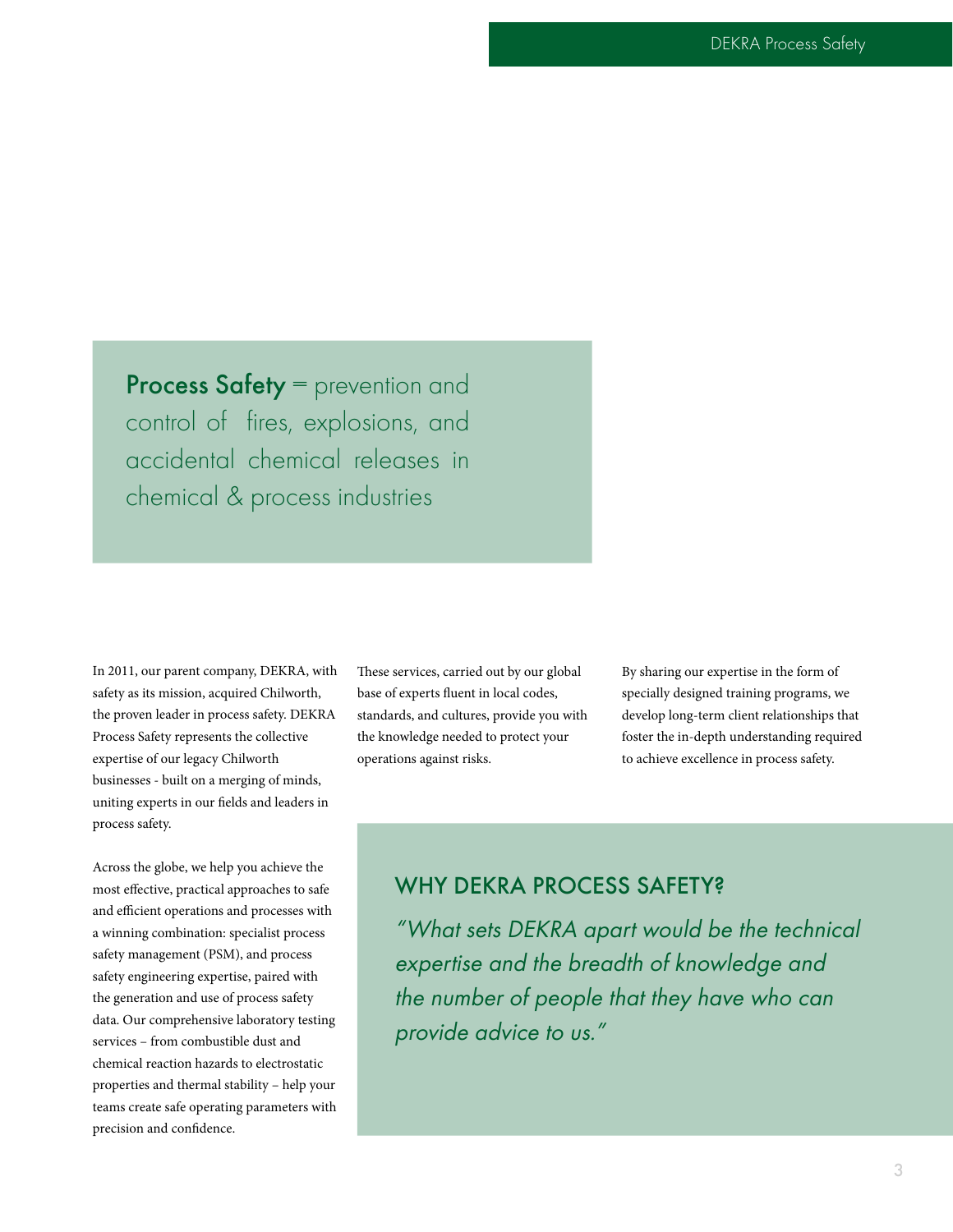#### Process Safety Management

Most companies dealing with hazardous substances have adopted one or more versions of a process safety management model, but the fragmented approach common to many of these efforts limits progress in reducing process incidents. The activities typically identified as PSM program components are interdependent and must be tied together by overarching elements that ensure their effectiveness and sustainability.

We not only assist you in meeting the legislative requirements for process safety management, but also apply our global process safety expertise to developing and supporting an effective, integrated process safety management program specific to your needs.

Our approach looks holistically at PSM



systems, the proficiency of facility staff at all levels, and organizational culture. Our experience has shown that this broader view of process safety helps ensure that a PSM program fits seamlessly into our clients' business models and operations and

is accepted and embraced by corporate management, staff, and employees. As a result, it becomes a real part of the company's culture and is successfully implemented throughout the lifecycle of operations, to lower process risks.



#### Process Safety Testing

Process safety testing is used to develop the data on which fire and explosion hazard assessments and incident investigations is based. Testing focuses on assessing the flammability, combustibility, and thermal properties of materials, and specifically determining the temperature, pressure, and other conditions under which a fire or explosion will occur. Testing is performed in accordance with relevant international standards.

Our clients are constantly pushing the boundaries of science - developing new products, equipment, and technologies, and conceptualizing processes using new

materials and extreme conditions. Since we are your partner in these activities, our process safety laboratory experts are not satisfied simply with being proficient in standardized tests. Rather, we understand the tests and the underlying science, and are able to modify standard tests and develop new ones that generate the data and information needed to assess the safety and performance of new products, materials, technologies, and processes.

We maintain extensive standard laboratory and large-scale testing facilities for hazard analysis support.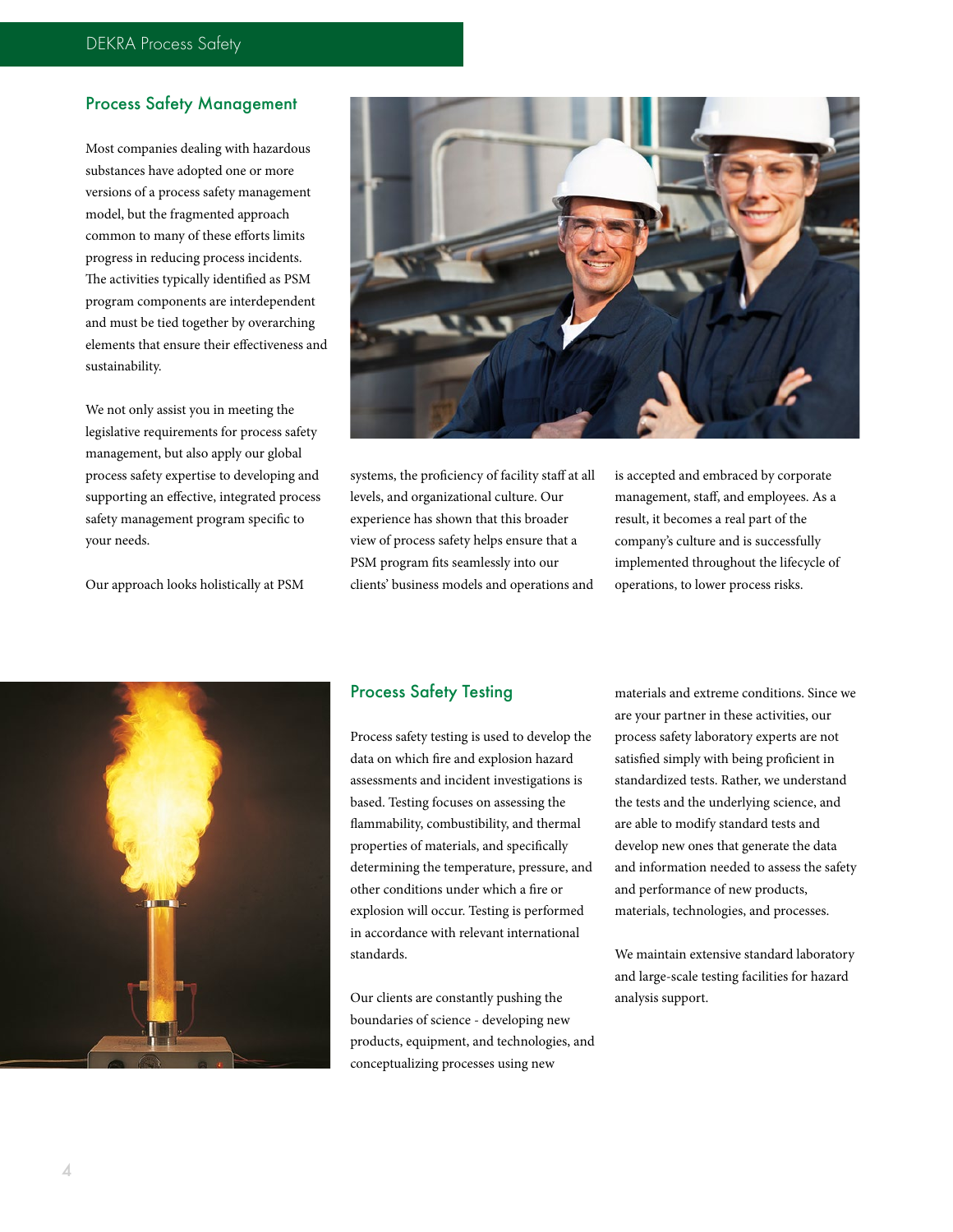#### DEKRA Process Safety

#### Process Safety Consulting

Process safety consultancy requires a wide range of specialized skills and competencies. DEKRA Process Safety has three decades of experience in providing these expert solutions. Whether you are carrying out a safety review, implementing safety audits or ensuring compliance with standards or regulations, we have the up-to-date resources and skills to complete the task. And if you require help with problem solving or incident investigation, you can rely on impartial advice and support from our experienced team whenever you need it.

Most importantly, our team is your team. Our consultancy services can be built around your precise business needs, whether adding to your capabilities or supporting you on a short, medium or long-term basis through our partnership programs.



No two sites or projects are exactly the same, so our team of skilled and knowledgeable experts will take the time required to fully understand your site, its operational needs and any staff training requirements necessary.

With a comprehensive knowledge of the latest regulations, our skilled and dedicated engineers will report objectively and confidentially, working alongside you to implement any changes in a constructive and manageable way.

#### Process Safety Academy – Competence Development Programs

The DEKRA Process Safety Academy helps you improve process safety performance at all levels in your organization, through our open and in-company programs, tailored to your specific needs and designed to embed learning and raise internal proficiency in your staff.

Traditional classroom training does not embed competence in an organization, but is an important precursor. We provide training in all areas of process safety but critically embed and support classroom learning with a range of peripheral support activities designed to ensure that internal competence is developed, demonstrable and sustainable.

- > Coaching and mentoring
- > On-site training (1:1, 1:team)
- > Project team engagement
- > Follow-up training
- > Competence assessment
- > E-learning and webinar support
- > Designated specialist telephone support

Your organization can benefit from our competence development programs delivered by our experts, tailored to your processes, sector and process safety programs. Our services can be delivered globally, in multiple languages all based on a core, agreed syllabus to ensure absolute

consistency across your business. Our training program is cost effective for larger numbers of delegates and is available at a range of depths and levels, suitable for operator training, specialist/technical and board/senior management awareness.

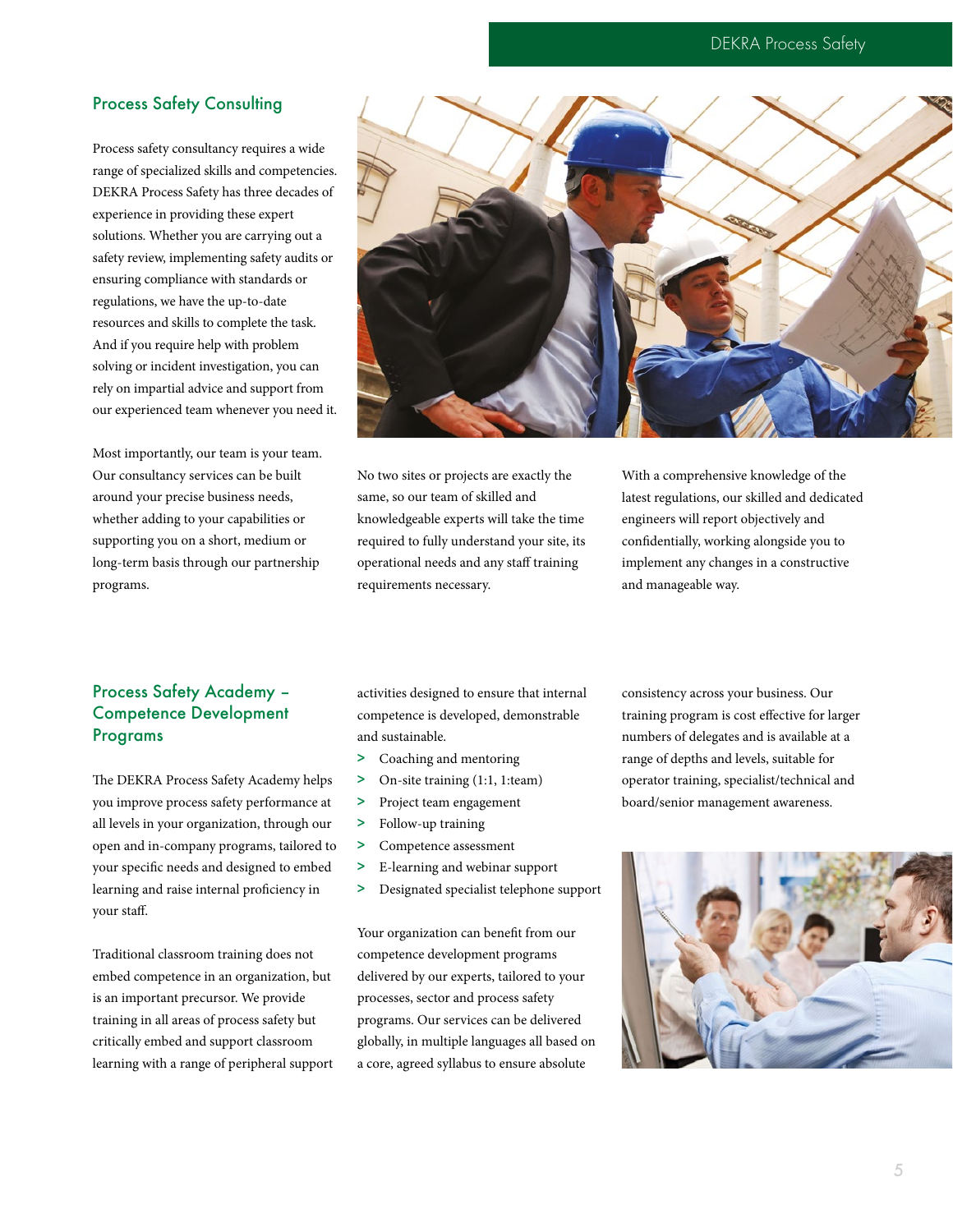#### Industries We Serve

Our client base covers more than 20 countries, and includes companies in the following fields:

- > Aerospace
- > Agrochemicals
- > Chemicals and fine chemicals
- > Cosmetics
- > Engineering
- > Food and drink
- > Governments
- > Insurance companies
- > Law firms
- > Metals
- > Oil and petrochemicals
- > Personal household products
- > Pharmaceuticals
- > Plastics and rubber
- Power, water and waste
- > Wood and paper

#### Our Mission Worldwide: to Ensure Safety

Our locations in North America, Europe and Asia include fire and explosion hazard evaluation laboratories and facilities suitable for engineering workshops. In addition, we have our own instrument fabrication site.



With laboratories on three continents, and a large-scale testing facility, DEKRA Process Safety is a leading provider of process safety testing services. On the 100 plus acre large-scale test site any solid, liquid or gas can be tested for initiation sensitivity, speed of propagation, and explosiveness.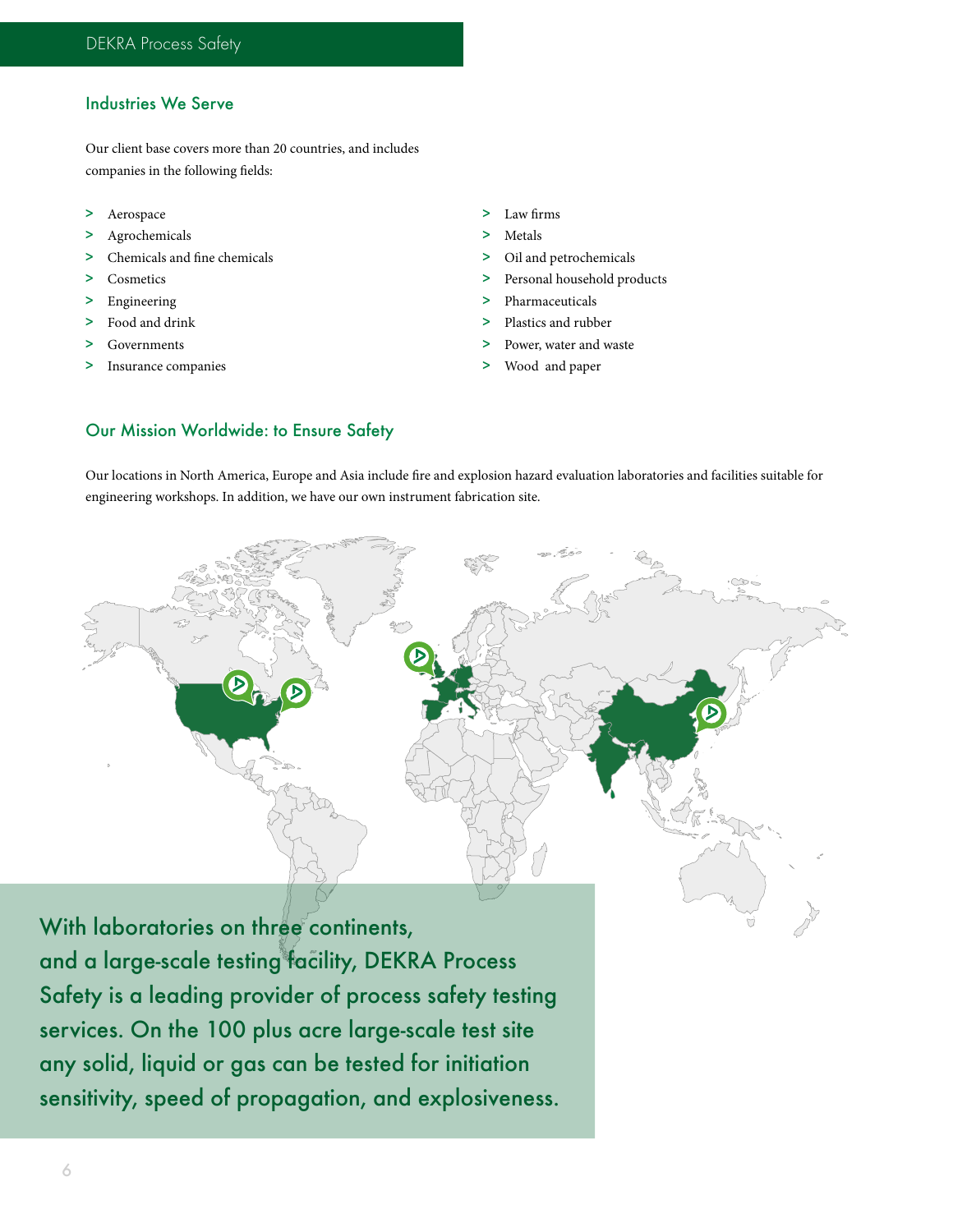## Towards a New Approach to Process Safety

The time has come to approach process safety in terms of gains and not costs, in terms of business excellence on a par with occupational safety at work or quality assurance. Process safety must be integrated within the different processes of your organization as part of a global approach integrating skills, systems and culture. It becomes a real value for the company.

For some organizations, efforts in preventing major hazards are limited to what is prescribed through legislation. The primary objective is to obtain, often at the lowest possible cost, an operating permit, a certificate of conformity, a technical report; in short, the paperwork that is strictly necessary.

We go beyond the pure regulatory compliance approach by implementing a process safety management system. We then help make it work effectively by supporting organizations in developing the skills, the organization and the culture specific to process safety, as opposed to safety at work.

We employ a highly educated staff holding doctorates in engineering and science as well as graduate engineers, scientists and technicians. Our senior consultants are

internationally recognized experts in their specialist fields, and many have served on national and international standards committees.

We deliver consistent quality worldwide and meet the needs of multinational companies that require integrated, consistent services tailored to local cultures and operational and regulatory requirements.

#### WHAT OUR CLIENTS SAY....

"We know that if we have a process safety problem and we want a company that knows a lot about process safety beyond what we can do in-house, anything more complicated…we go to DEKRA Process Safety to arrange."

"A very professional consultancy work and service delivered with thorough safety assessment and excellent report and summary. Very good after service response and support to our follow up query"

"Particularly pleased with the updates along the way - they were clear on timings, on what would be done by when, and also shared the results as soon as completed"

"I thought the course was clear and informative. The course leaders were excellent"

Would you like to get more information?

Contact Us

www.dekra-process-safety.com

DEKRA Process Safety. Safety is not only our mission; it is our calling.